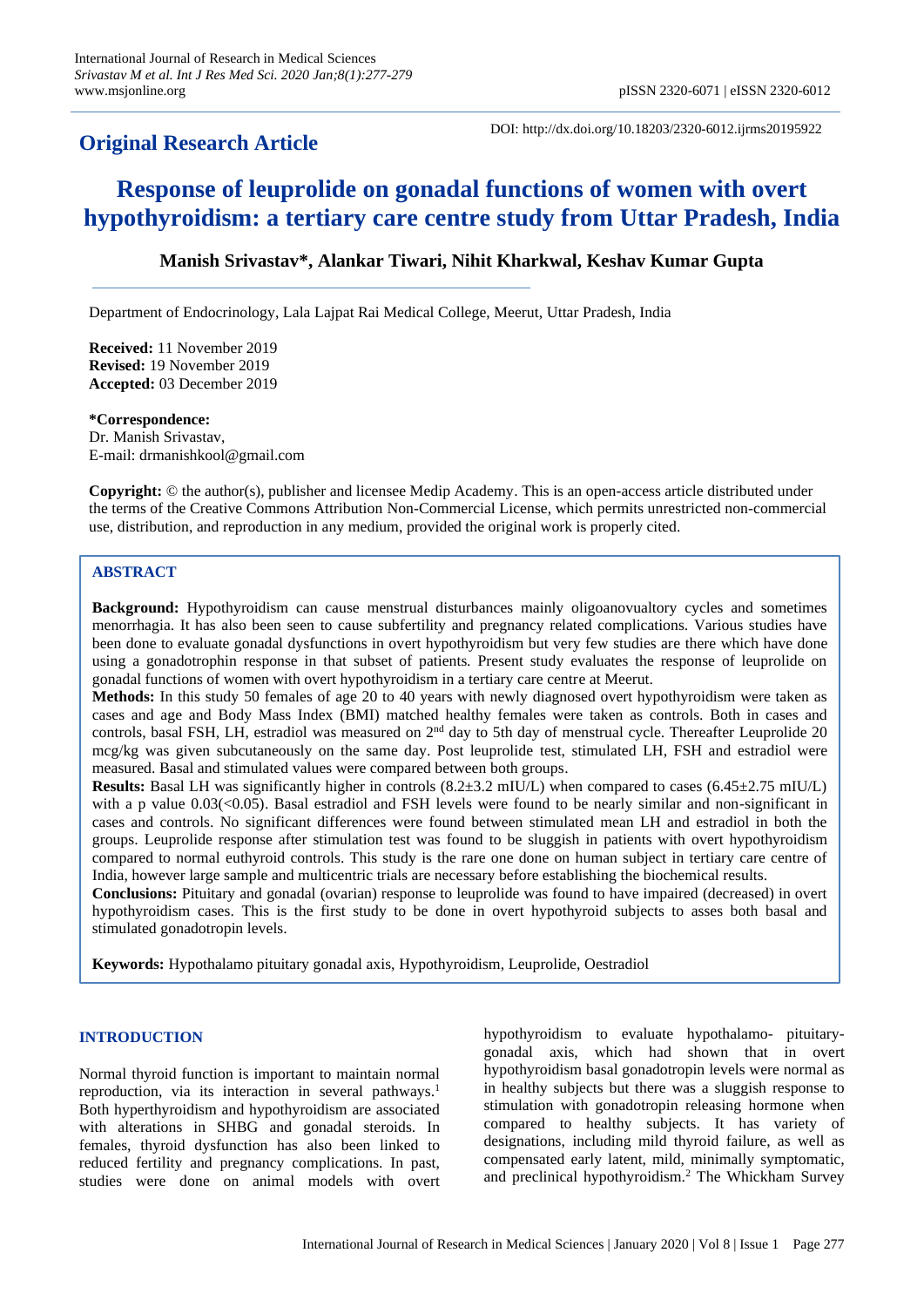and NHANES III.<sup>3,4</sup> India has estimated 42 million people suffering from thyroid diseases, with prevalence of SCH as high as 9.4 %, with female dominance of 11.4 vs. 6.2% in men.<sup>5</sup>

This study is done to compare basal Follicular Stimulating Hormone (FSH), Luteinizing Hormone (LH) and estradiol (E2) levels between subjects with overt hypothyroidism and euthyroid controls and also to see the response of pituitary ovarian axis to gonadotropin stimulating hormone. The study has been done in subclinical hypothyroidism patients with TSH >10 μ IU/ml to evaluate the effects of overt hypothyroidism on reproductive system.

#### **METHODS**

It was an observational case-control study conducted from September 2018 to August 2019 (1-year duration) in Lala Lajpat Rai Memorial Medical College, Meerut. Fifty female subjects within the age group 20 to 40 years, newly diagnosed with hypothyroidism were taken as cases and age and BMI matched euthyroid subjects were enrolled as controls. Only those females whose menstrual cycle ranged between 21 to 35 days with variability of less than 7 days were included in the study. Women having pregnancy or lactation, exposure to chemotherapy or radiotherapy, or having any chronic systemic illness (diabetes mellitus, chronic kidney disease, chronic liver disease, chronic infections, systemic inflammatory disorders, malignancies, congestive heart failure etc.) were excluded from the study.

Subjects having cycle length <21 or >35 days or on drugs affecting the thyroid hormone and gonadal hormone metabolism were also excluded. Patients with TSH >10 μ IU/ml with normal T4 were excluded from the study so that effects of even mild thyroidal failure can be assessed. In all the subjects, Total T4, TSH were measured by CLIA method. Total T4 normal range was taken as 6 - 13 μg/dl. Subjects with serum TSH >10 μIU/ml were considered as cases with overt hypothyroidism. And subjects with serum TSH levels  $0.5-4.5$   $\mu$ IU/ml were considered as euthyroid controls.

Both in cases and controls, basal FSH, LH, E2 (estradiol) levels were measured by CLIA method at 8 am in fasting state on  $2<sup>nd</sup>$  to  $5<sup>th</sup>$  day of the menstrual cycle. Then Leuprolide subcutaneous injection 20mcg/kg was given to both the groups on the same day. One hour after injection, stimulated LH and E2 levels were measured. Basal values and leuprolide stimulated values were compared between the cases and controls.

#### *Statistical analysis*

For statistical analysis the test of significance used was chi square test, p-value <0.05 was considered statistically significant.

#### **RESULTS**

Mean age of presentation was found to be 32 yrs. Overall, presentation was with nonspecific complaints. Most common presentation was goiter. 24 out of 50 cases presented with complaint of swelling in front of neck. The next common presentation is as a screening test in view of positive family history despite any symptoms. Basal LH in cases is 6.06±2.10 mIU and in controls it is  $6.63\pm2.38$  m IU/ml. Basal LH is significantly more in controls when compared to cases with a p value  $0.01 \times 0.05$ ). Mean levels of stimulated LH in cases was 26.68±8.74 mIU/L and in controls it was found to be 21.62±8.37 mIU/L. No significant difference was seen in leuprolide stimulated LH levels between cases and controls. Mean estradiol levels 1 hr after leuprolide stimulation in controls is 75. 48 pg/ml and in cases it is 66.32 pg/ml. No significant difference was found in peak estradiol levels between cases and controls with nonsignificant p value. Mean increment of LH in cases is 13.73 m IU/ml and in controls it is 14.74 m IU/ml. When increments in LH are compared, no significant difference was found between cases and controls.

#### **DISCUSSION**

Studies showed that in overt hypothyroidism basal gonadotropins will be normal but the response to gonadotropin releasing hormone is sluggish, they present with infertility for which cause could not be identified. In this study most common presentation pertaining to thyroid is goiter. The next common presentation is as a screening test in view of positive family history despite any complaints. This highlights the increased awareness among people and clinicians about thyroid dysfunction. In the present study mean basal E2 was found to be nonsignificant. Compared to controls with p-value  $>0.05$ . This suggests that estradiol levels are not affected in moderate to severe degree of hypothyroidism. This study was done in subjects with overt hypothyroidism that would potentially affect the reproductive axis as compared to euthyroid controls. Mean basal LH in cases is 8.2±3.2 mIU/L vs 6.45±2.75 mIU/L in controls with a significant P value of  $0.01(p<0.05)$ . Mean basal FSH is 8.39±3.26 mIU/L vs 7.76±2.90 mIU/L in cases and controls respectively with no significant difference. In a study by Neema Acharya et al, in the subclinical hypothyroid group serum FSH and LH levels were decreased in females who had menorrhagia and infertility.<sup>6</sup> The conflicting results among these quoted studies and the present study can be explained by different categories of hypothyroidism, presence of autoimmunity, and also variability in presence and severity of symptoms. Mean peak LH in cases is  $26.68\pm8.74$  mIU/L and in controls it is  $21.62\pm8.37$  mIU/ L. There is no significant difference in between cases and controls. Mean peak estradiol (E2) in cases and controls was 66.32 and 75.48 pg/ml respectively with no significant difference. A study was done on "Serum FSH, LH and Prolactin Levels in Women with Thyroid